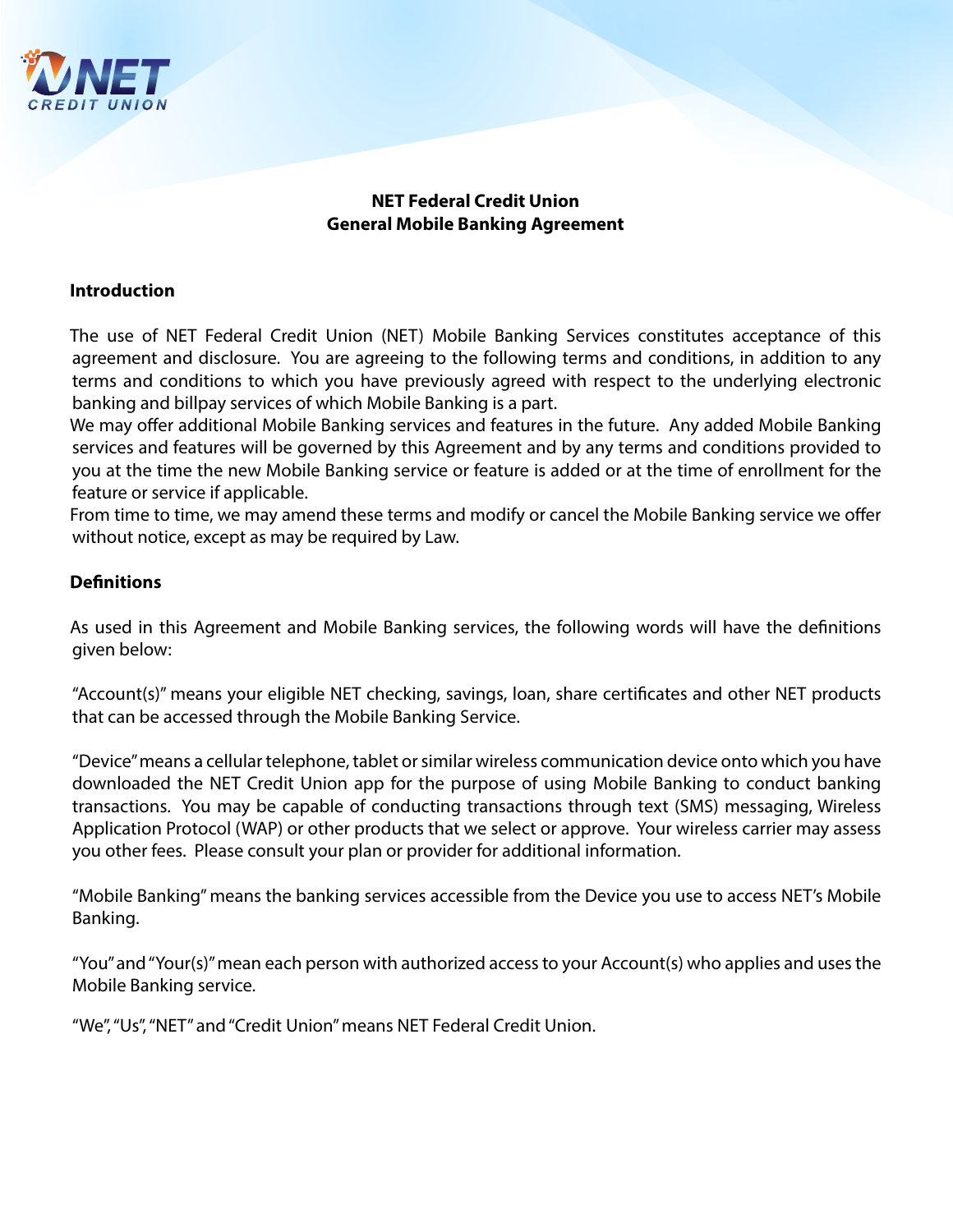

### **Mobile Banking Service**

Mobile Banking is offered as a convenient and supplemental service to our products and services. It is not intended to replace other methods you use for managing your accounts and services with us. Mobile Banking allows you to access your NET account information, use bill pay, transfer funds between your accounts, and conduct other banking transactions.

We reserve the right to limit the types and frequency and amount of transfers and the number of accounts eligible for this service. We also reserve the right to refuse to make any transaction you request through Mobile Banking. We may also reserve the right to modify the scope of the Mobile Banking Service at any time.

Mobile Banking may not be accessible over some network carriers. In addition, the Mobile Banking Service may not be supportable for all Devices. NET cannot guarantee and is not responsible for the availability of data services provided by your mobile carrier, such as (but not limited to) data outages or out of range issues.

You agree that, when you use Mobile Banking, your phone number is captured and you remain subject to the terms and conditions of your existing agreement with your mobile service provider. You understand that those agreements may include fees, limitations and restrictions which might impact your use of Mobile Banking. You agree to be solely responsible for all such fees, limitations and restrictions.

Any deposit account, loan or other credit union product accessed through this Mobile Banking service is also subject to the Account Agreements and Disclosures provided at the time of account opening.

### **Permitted Mobile Banking Transfers**

You may use the Mobile Banking Service to transfer funds between your eligible NET accounts. You may transfer to or from an account at another financial institution. The other financial institution may charge you a fee for conducting the transaction on your account with them.

Federal Regulation (Reg D) requires financial institutions to limit the number of withdrawals that may be transacted through certain accounts. Some transfers through Mobile Banking may be subject to those limitations. Refer to the Account Agreements and Disclosures provided to you at the time of account opening.

Federal Regulation (Reg E) provides certain rights and responsibilities to you for certain electronic fund transfer services. Refer to the Account Agreements and Disclosures provided to you at the time of account opening.

### **Stop Payments Requests**

You may be able to request a stop payment on some transactions you previously initiated as long as final transmission has not occurred. You may incur a fee for utilizing this service. Refer to the Account Agreement and Disclosures provided to you at the time of account opening and our current fee schedule.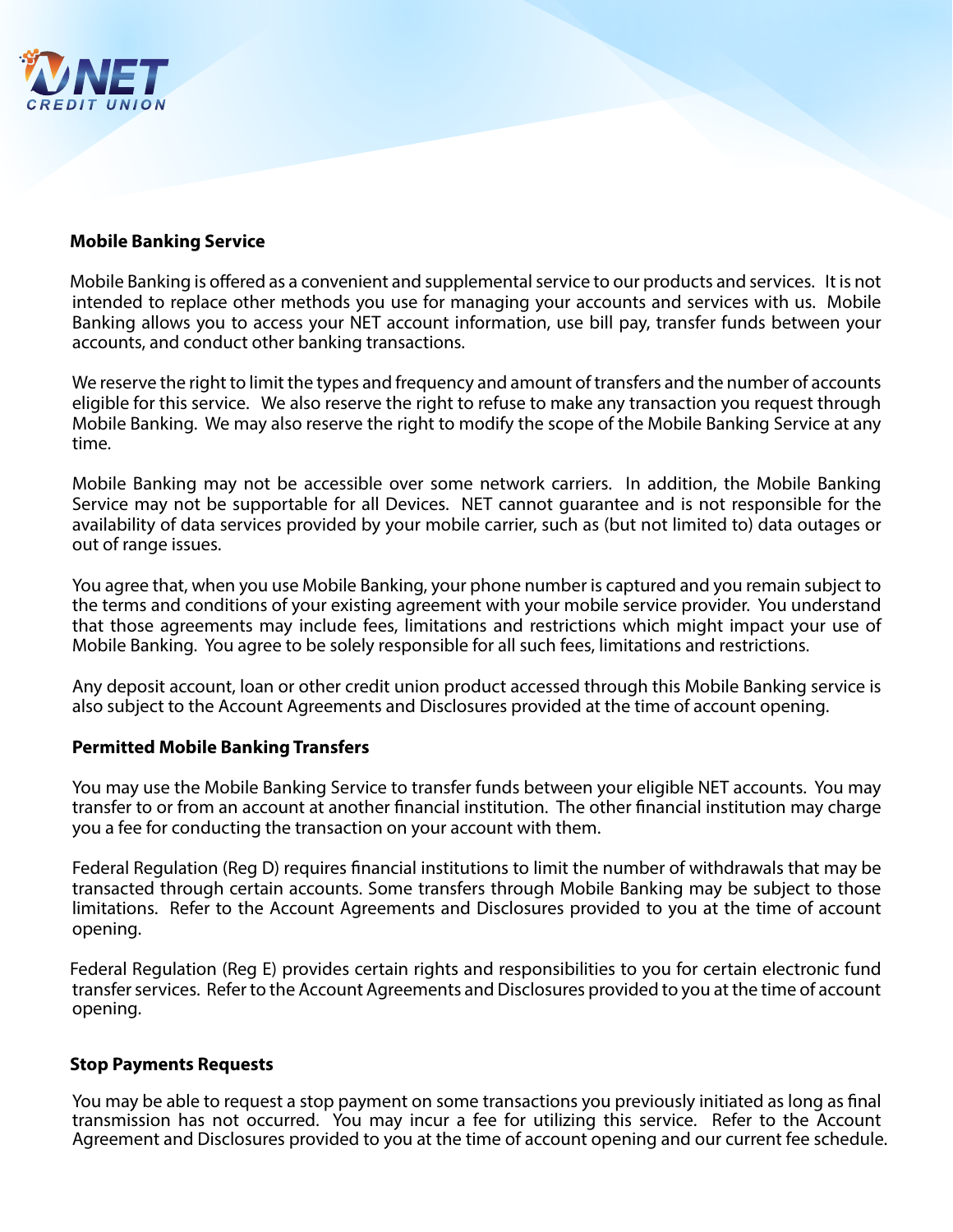

### **Fees Charged for Mobile Banking**

Currently, NET does not charge fees for subscribing to or using Mobile Banking. However, we reserve the right to assess fees in the future as listed in our fee schedule. You will receive prior notice of any fee changes.

### **Responsibilities**

You represent that you are the legal owner of the Accounts and other financial information which may be assessed using Mobile Banking. You represent and agree that all information you provide to us in connection with Mobile Banking is accurate, current and complete, and that you have the right to provide such information to us for the purpose of using Mobile Banking. You agree not to misrepresent your identity or your account information. You represent that you are an authorized user of the Mobile Device you will use to access Mobile Banking.

You agree not to use Mobile Banking or the content or information delivered through Mobile Banking in any way that would be considered illegal.

### **Unavailability of Services**

You understand and agree that the Services may at times be temporarily unavailable due to system maintenance or technical difficulties.

### **Security**

You agree to take every precaution to ensure the safety, security and integrity of your account and transactions when using any Mobile device. If you permit other persons to use your Mobile Device, login information or any other means to access Mobile Banking you will be held responsible for any transactions they authorize and we will not be liable for any damages resulting to you.

You agree to follow the specific password and authentication criteria in establishing and maintaining the passwords and authentication requirements to access the Mobile Banking features. You agree that you will utilize passwords and authentication criteria that are generally safe and sound and not use passwords such as "password" "your name" or anything else that is readily discernible.

Should you forget your password, you can request a password reset through the Mobile Banking Service. You agree to follow the instructions provided to you to reset your password. Multiple failed attempts to enter your password, may result in the temporary suspension of access to the Mobile Banking service which may require you to contact NET directly to have your services restored. We request that you use the forget password option within the software before you contact NET.

You agree to notify NET of any change to your contact information, including email address, postal service address, telephone numbers, etc.